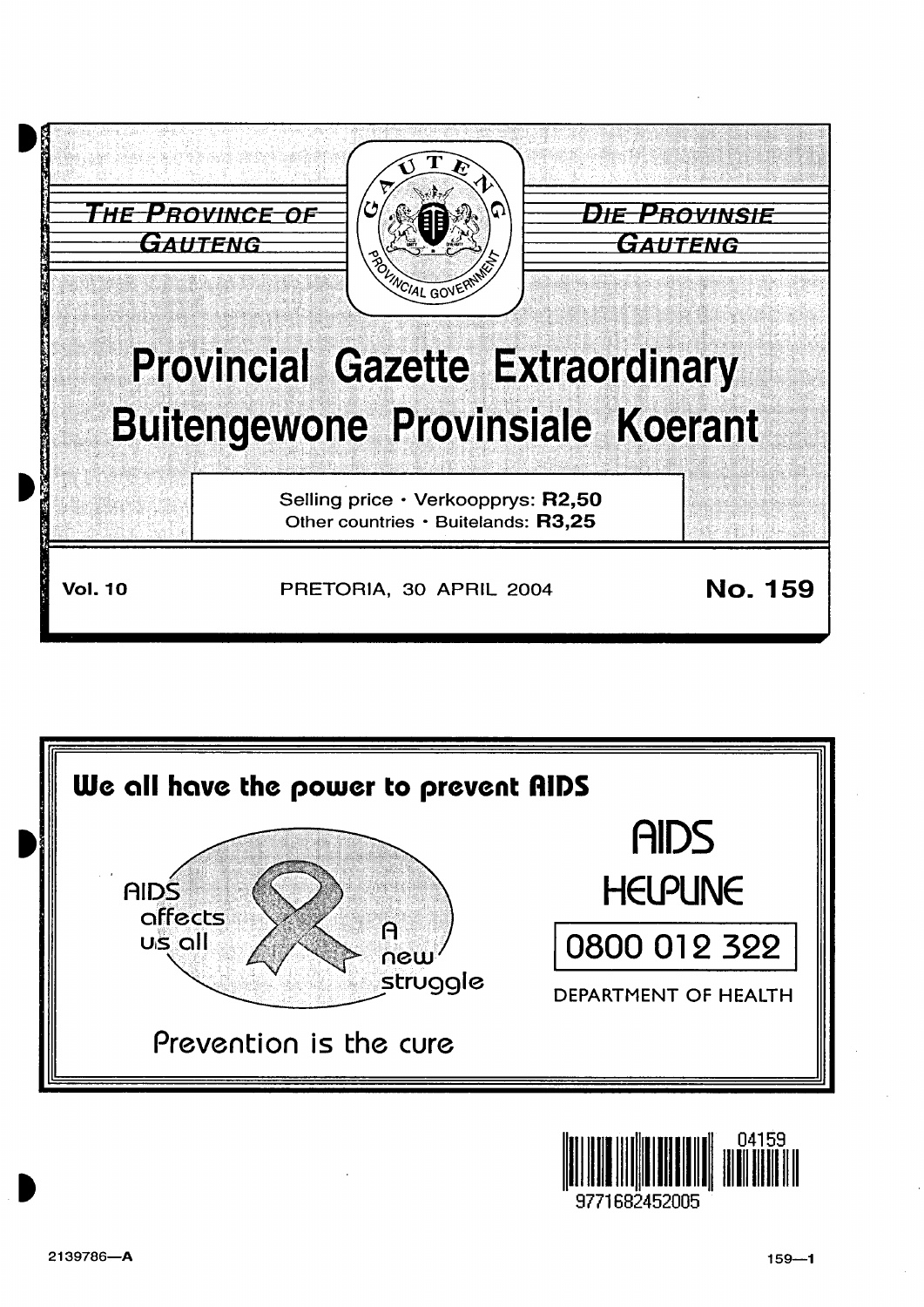$\label{eq:2.1} \frac{1}{\sqrt{2\pi}}\int_{0}^{\infty}\frac{1}{\sqrt{2\pi}}\left(\frac{1}{\sqrt{2\pi}}\right)^{2}d\mu\,d\mu\,d\mu\,d\mu\,.$ 

 $\sim 10^{-11}$ 

|      | <b>CONTENTS • INHOUD</b>                                                                                       |             |                |
|------|----------------------------------------------------------------------------------------------------------------|-------------|----------------|
| No.  |                                                                                                                | Page<br>No. | Gazette<br>No. |
|      | <b>LOCAL AUTHORITY NOTICES</b>                                                                                 |             |                |
| 752. | Town-planning and Townships Ordinance (15/1986): City of Tshwane Metropolitan Municipality: Pretoria Amendment | з           | 159            |
|      |                                                                                                                |             | 159            |

 $\mathcal{L}^{\text{max}}_{\text{max}}$  and  $\mathcal{L}^{\text{max}}_{\text{max}}$ 

 $\label{eq:2.1} \mathcal{L}(\mathcal{A}) = \mathcal{L}(\mathcal{A}) = \mathcal{L}(\mathcal{A}) = \mathcal{L}(\mathcal{A}) = \mathcal{L}(\mathcal{A})$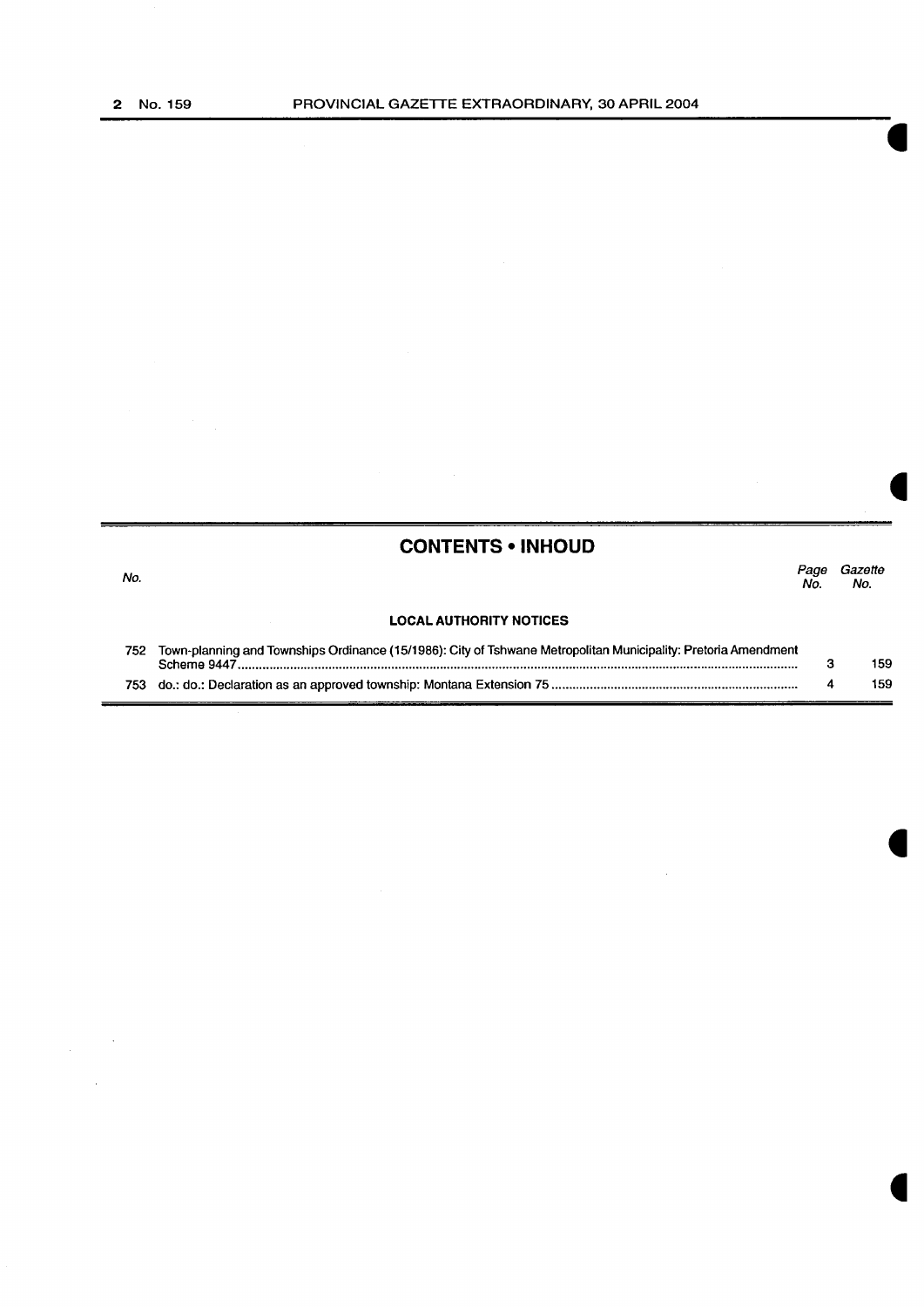#### BUITENGEWONE PROVINSIALE KOERANT, 30 APRIL 2004 No. 159 3

## LOCAL AUTHORITY NOTICES

## LOCAL AUTHORITY NOTICE 752

## CITY OF TSHWANE METROPOLITAN MUNICIPALITY

## PRETORIA AMENDMENT SCHEME 9447

It is hereby notified in terms of the provisions of section 125 (1) of the Town-planning and Townships Ordinance, 1986 (Ordinance 15 of 1986), that the City of Tshwane Metropolitan Municipality has approved an amendment scheme with regard to the land in the township of Montana Extension 75, being an amendment of the Pretoria Town-planning Scheme, 1974.

Map 3 and the scheme clauses of this amendment scheme are filed with the Acting General Manager: Legal Services, and are open to inspection during normal office hours.

This amendment is known as Pretoria Amendment Scheme 9447.

(K13/2/Montana x75 (9447)) \_April2004

Acting General Manager: Legal Services (Notice No 423/2004)

## PLAASLIKE BESTUURSKENNISGEWING 752

## STAD TSHWANE METROPOLITAANSE MUNISIPALITEIT

#### PRETORIA WYSIGINGSKEMA 9447

Hierby word ingevolge die bepalings van artikel 125 (1) van die Ordonnansie op Dorpsbeplanning en Dorpe, 1986 (Ordonnansie 15 van 1986), bekend gemaak dat die Stad Tshwane Metropolitaanse Munisipaliteit 'n wysigingskema met betrekking tot die grond in die dorp Montana Uitbreiding 75, synde 'n wysiging van die Pretoria-dorpsbeplanningskema, 1974, goedgekeur het.

Kaart 3 en die skemaklousules van hierdie wysigingskema word deur die Waarnemende Hoofbestuurder: Regsdienste, in bewaring gehou en lê gedurende gewone kantoorure ter insae.

Hierdie wysiging staan bekend as Pretoria-wysigingskema 9447.

(K13/2/Montana x75 (9447)) \_\_ April 2004

Waarnemende Hoofbestuurder: Regsdlenste (Kennisgewing No 423/2004)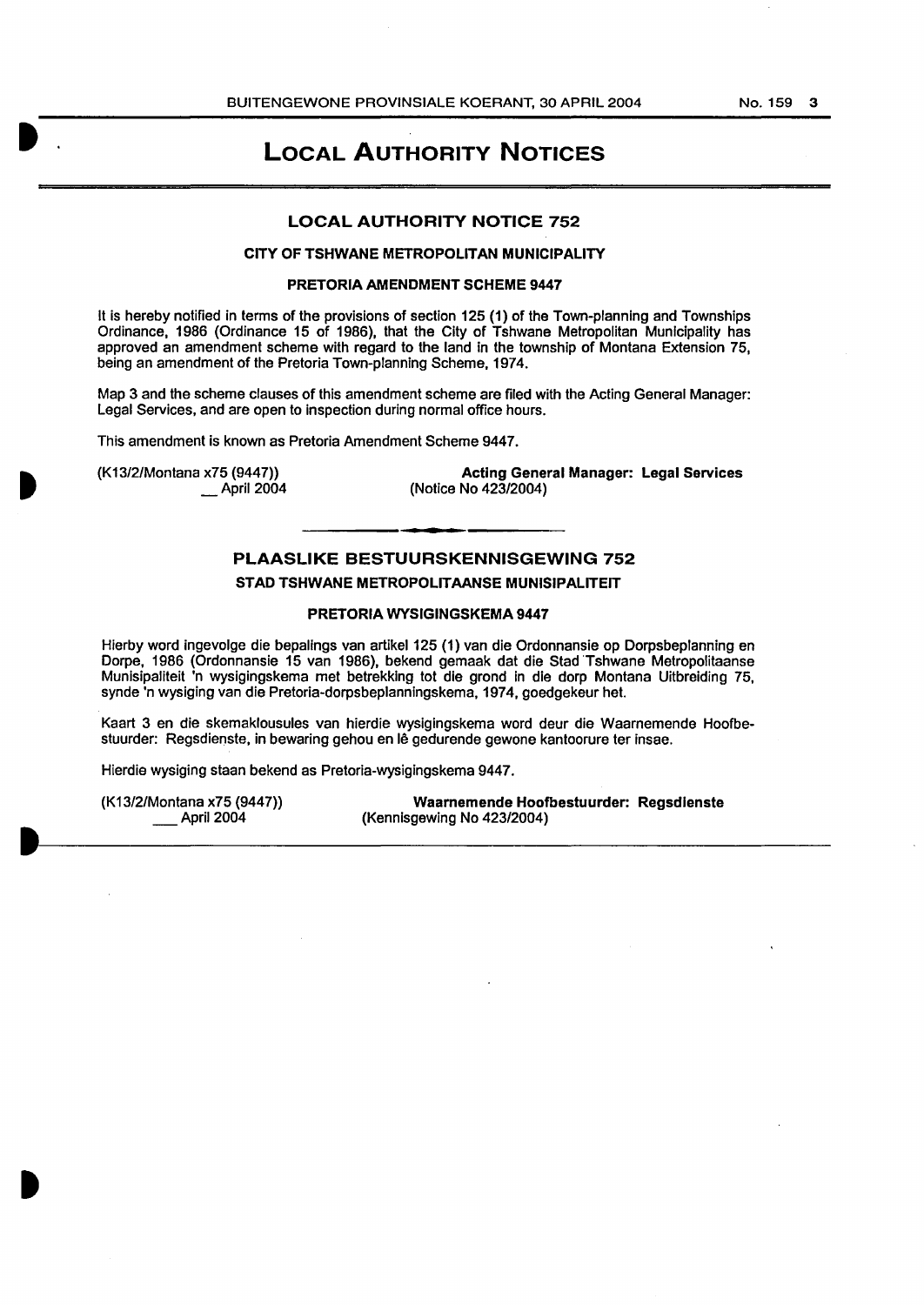## LOCAL AUTHORITY NOTICE 753

#### CITY OF TSHWANE METROPOLITAN MUNICIPALITY

#### DECLARATION OF MONTANA EXTENSION 75 AS APPROVED TOWNSHIP

In terms of section 103 of the Town-planning and Townships Ordinance, 1986 (Ordinance No. 15 of 1986), the City of Tshwane Metropolitan Municipality hereby declares the Township of Montana Extension 75 to be an approved township, subject to the conditions as set out in the Schedule hereto.

(K13/2/Montana x75 (9447))

### **SCHEDULE**

CONDITIONS UNDER WHICH THE APPLICATION MADE BY BNB KONSTRUKSIE CC, CK 1998/065749/23 IN TERMS OF THE PROVISIONS OF CHAPTER Ill: PART C OF THE TOWN-PLANNING AND TOWNSHIPS ORDINANCE, 1986 (ORDINANCE NO 15 OF 1986), FOR PERMISSION TO ESTABLISH A TOWNSHIP ON PORTION 260 (A PORTION OF PORTION 9) OF THE FARM HARTEBEESTFONTEIN 324JR, PROVINCE OF GAUTENG, HAS BEEN GRANTED.

- 1. CONDITIONS OF ESTABLISHMENT
	- 1.1 NAME

The name of the township shall be Montana Extension 75.

1.2 DESIGN

The township shall consist of erven, parks and streets as Indicated on General Plan SG No 2027/2003.

#### 1.3 DISPOSAL OF,EXISTING CONDITIONS OF TITLE

All erven shall be made subject to existing conditions and servitudes, if any, Including the reservation of the rights to minerals, but excluding -

a) the following servitude which affects Veronica Street the township only;

"Kragtens Notariële Akte No K.2035/90 S gedateer 16 Mei 1990 is die hierinvermelde eiendom onderhewig aan 'n serwituut vir stormwaterdreinering , groot 543 vk. meter, soos aangetoon op Kaart L.G. Nr. A.7/90 ten gunste van die Stadsraad van Pretoria."

#### 1.4 ENDOWMENT

Payable to the City of Tshwane Metropolitan Municipality.

The township owner shall pay the City of Tshwane Metropolitan Municipality as endowment a total amount of R61 000,00 which amount shall be used by the City of Tshwane Metropolitan Municipality for the acquisition of land for park and/or public open space purposes.

The said endowment amount shall be payable in accordance with the provisions of section 81 of the Town-planning and Townships Ordinance, 1986 (Ordinance 15 of 1986).

#### 1.5 REMOVAL OR REPLACEMENT OF MUNICIPAL SERVICES

Should it become necessary to move or replace any existing municipal services as a result of the establishment of the township, the cost thereof shall be borne by the township owner.

## 1.6 DEMOLITION OF BUILDINGS AND STRUCTURES

When required by the City of Tshwane Metropolitan Municipality to do so, the township owner shall at his own expense cause to be demolished to the satisfaction of the City of Tshwane Metropolitan Municipality all existing buildings and structures situated within building line reserves and side spaces or over common boundaries, or dilapidated structures.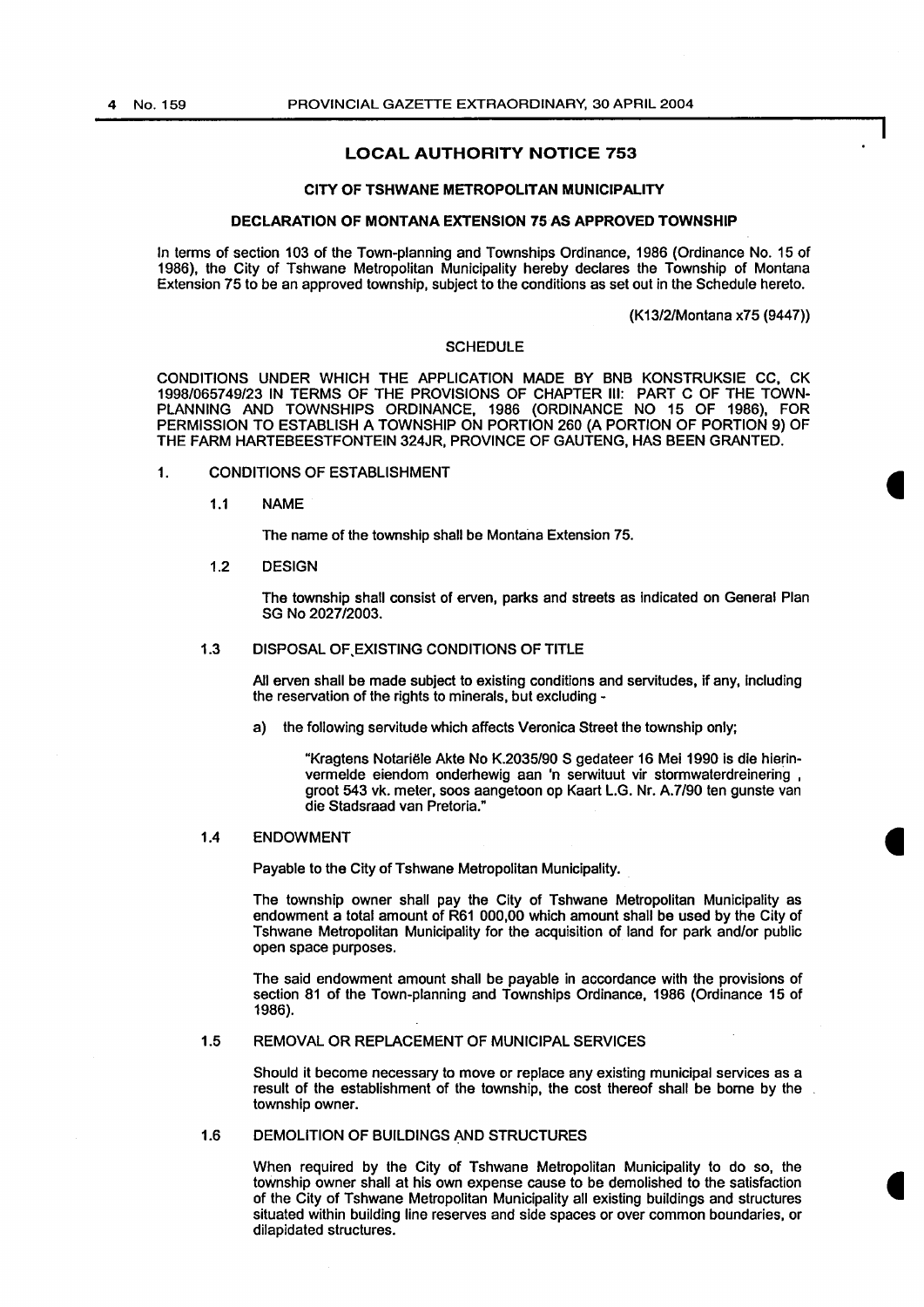### 1.7 REMOVAL OF LITTER

The township owner shall at his own expense have all litter within the township area removed to the satisfaction of the City of Tshwane Metropolitan Municipality, when required to do so by the City of Tshwane Metropolitan Municipality.

## 1.8 REMOVAL AND/OR REPLACEMENT OF ESKOM POWER LINES

Should it become necessary to remove and/or replace any existing power lines of Eskom as a result of the establishment of the township, the cost thereof shall be borne by the township owner.

## 1.9 REMOVAL AND/OR REPLACEMENT OF TELKOM SERVICES

Should it become necessary to remove and/or replace any existing Telkom services as a result of the establishment of the township, the cost thereof shall be borne by the township owner.

#### 1.10 ENVIRONMENTAL IMPACT ACCESSMENT

Any conditions contained in the Record of Decision and/or exemption of the EIA shall be adhered to by the applicant.

## 1.11 RESTRICTION ON THE ALIENATION OF LAND

Regardless of the issuing of a certificate as contemplated in section 82{1)(b){ii)(cc) of the Town-planning and Townships Ordinance, 1986 (Ordinance 15 of 1986), no erf in the township may be transferred or be dealt with otherwise until the Municipality certifies that the developer has complied with the provisions of conditions 1.12.1 to 1.12.6 inclusive below.

## 1.12 THE DEVELOPER'S OBLIGATIONS

## 1.12.1 ASSOCIATION AND STATUTES

The developer must register a section 21 company (homeowners' association) in terms of the provisions of the Companies Act, 1973 (Act 61 of 1973). All the owners of units in the township must become members of the section 21 company. A copy of the registered Deed of Association (CM4) and the Company's Statutes must be submitted to the City of Tshwane Metropolitan Municipality.

The Association and Statutes must clearly state that the main objective of the homeowners' association is the maintenance of the internal engineering services of the development (ie water, sewerage, electricity, and the road and stormwater sewers). The developer is deemed to be a member of the section 21 company, with all the rights and obligations of an ordinary member, until the last erf has been transferred.

## 1.12.2 PROVISION OF ENGINEERING DRAWINGS

The developer must submit to the Municipality complete engineering drawings in respect of internal sewers and sewer connection points and complete engineering drawings in respect of the Internal road and stormwater sewers as well as water and electricity services, prior to the commencement of the construction of the said services.

## 1.12.3 PROVISION OF A CERTIFICATE BY A PROFESSIONAL ENGINEER

Before any erf is transferred, the Municipality must be provided with a certificate by a Professional Engineer for water, sewerage, electricity, and the internal road and stormwater sewers, in which It is certified that the internal engineering services have been completed and that the engineers accept liability for the services. The Municipality may at its own discretion allow an exception in respect of the internal road and stormwater sewers. If this is the case, the developer must give the Municipality an undertaking that the developer will complete this service on or before a certain date and must provide the Municipality with a guarantee issued by a recognized financial institution.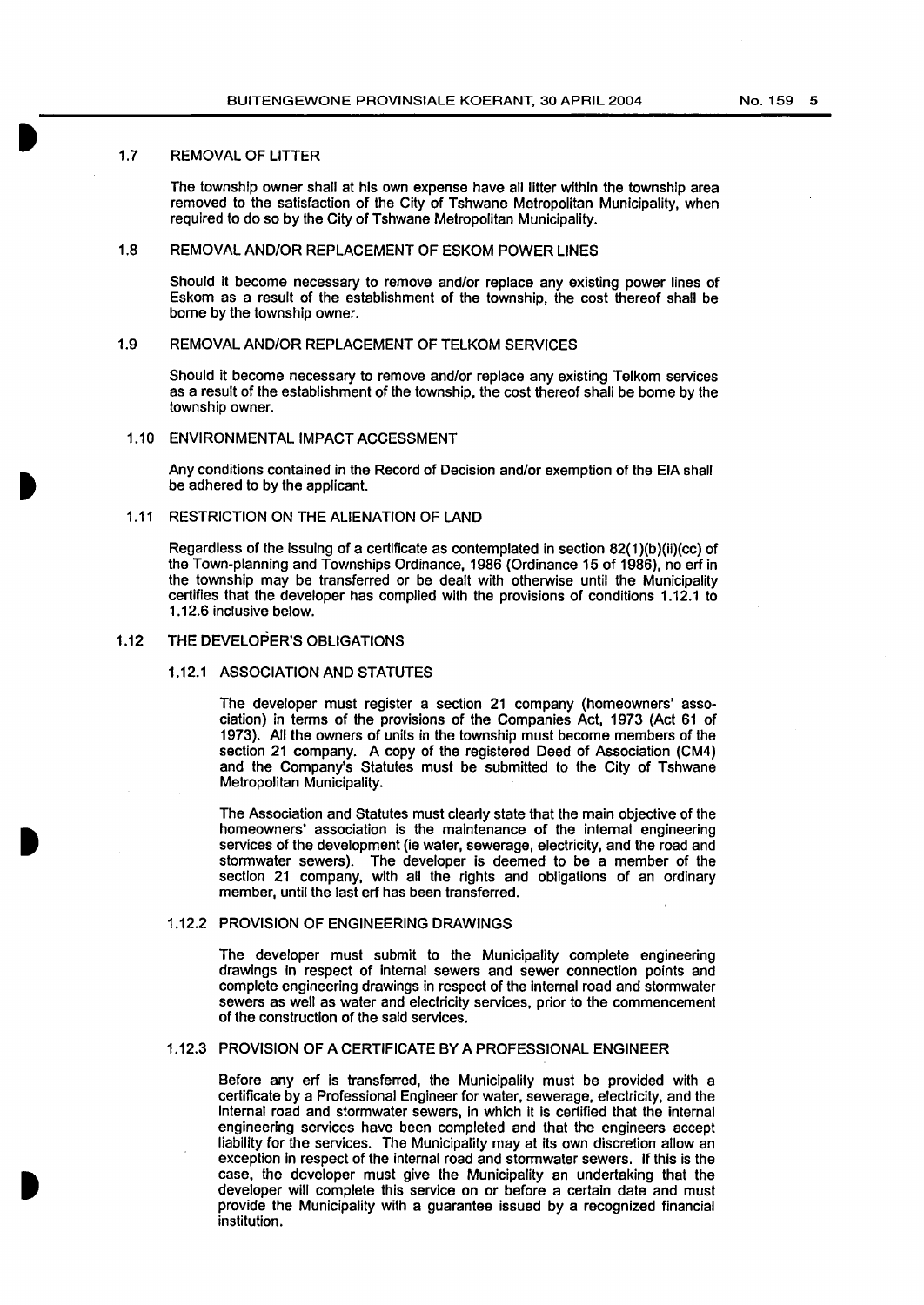No building plans will be approved before the services are completed and (if applicable) taken over by the divisions of the Service Delivery Department.

## 1.12.4 MAINTENANCE PERIOD AND GUARANTEE

A maintenance period of 12 (twelve) months commences when the last of the internal engineering services (ie water, sewerage, electricity, and the road and stormwater sewers) have been completed. The developer must furnish the section 21 company with a maintenance guarantee, issued by a recognized financial institution, in respect of poor workmanship and/or materials with regard to the civil engineering services and the electricity services, which guarantee must be for an amount that is equal to 5% of the contract cost of the civil services and 10% of the contract cost of the electrical services, and proof of this must be submitted to the Municipality.

### 1.21.5 COMPLETION OF THE SCHEME

The developer remains liable for the development of the entire housing scheme in accordance with the approved site development plan, provided that the scheme may also be developed in phases with the consent of the Municipality, and provided further that the entire development takes place under the supervision of one architectural firm. If another architect or architectural firm is appointed at any stage during the execution of the scheme, the Municipality must be notified of this without delay.

#### 1.12.6 APPROVAL OF BUILDING PLANS

Before any erf is transferred, the developer must have building plans approved at the Municipality in respect of every erf, excluding Erf 864, in accordance with the approved site development plan. The Power of Attorney to transfer the erven must be endorsed by the Municipality.

No building plans will be approved before the services are completed and (if applicable) taken over by the divisions of the Service Delivery Department.

## 1.13 LAND TO BE TRANSFERRED TO THE SECTION 21 COMPANY (HOME OWNERS ASSOCIATION)

The following erven shall be transferred to the Section 21 Company by and at the expense of the township owner:

Erf 1118.

## CONDITIONS OF TITLE

- 2.1 The erven mentioned below shall be subject to the conditions as indicated, laid down by the City of Tshwane Metropolitan Municipality in terms of the provisions of the Town-planning and Townships Ordinance, 1986 (Ordinance 15 of 1986):
	- 2.1.1 ALL ERVEN
	- 2.1.1.1 The erf shall be subject to a servitude, 2 metre wide, for municipal services (water, sewerage, electricity and stormwater) (hereinafter referred to as "the services"), in favour of the local authority, along any two boundaries, excepting a street boundary and, in the case of a panhandle erf, an additional servitude for municipal purposes, 2 metre wide, over the entrance portion of the erf, if and when required by the local authority: Provided that the local authority may waive any such servitude.
	- 2.1.1.2 No buildings or other structures may be erected within the aforesaid servitude area and no trees with large roots may be planted within the area of such servitude or within a distance of 2 metre from it.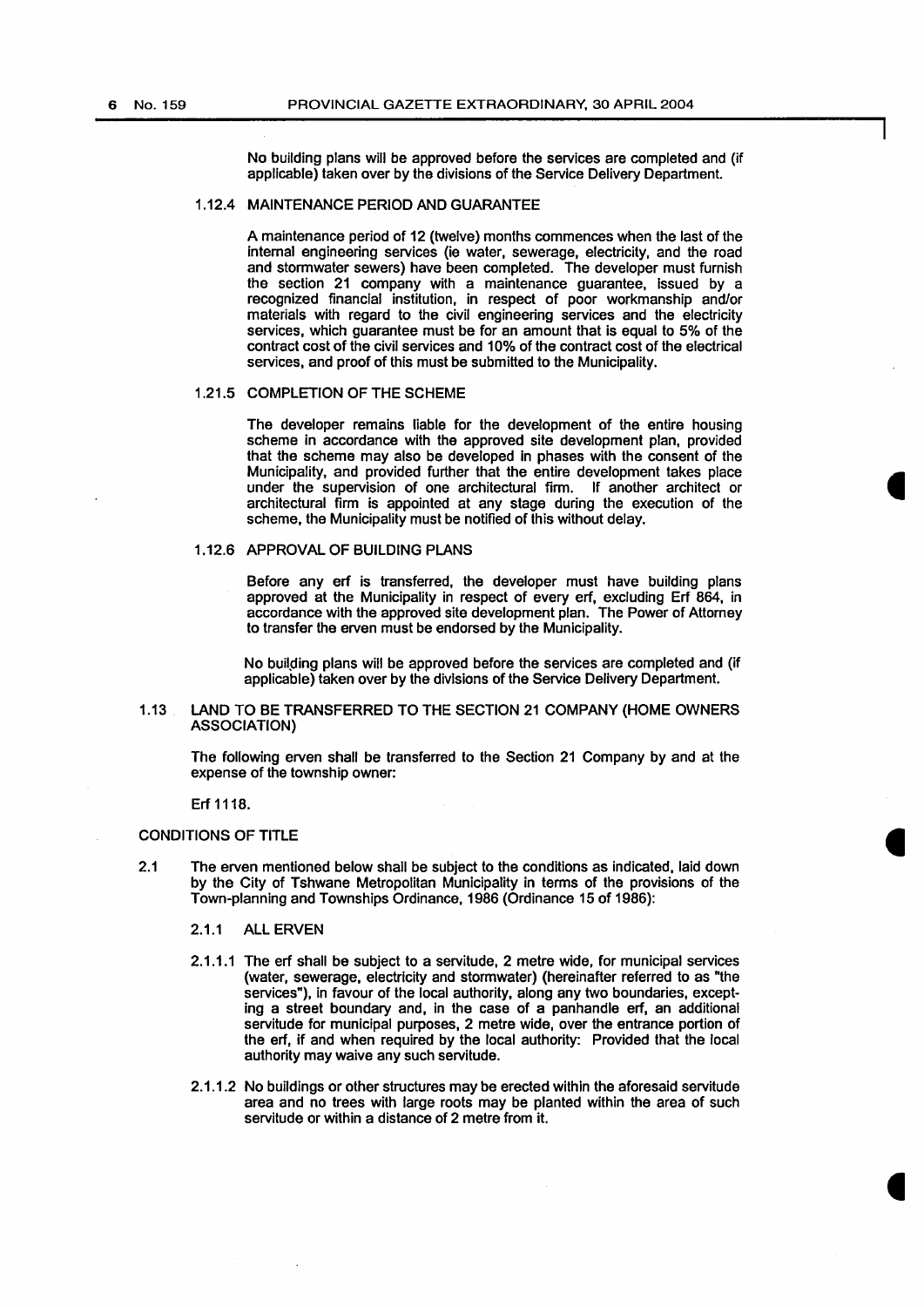- 2.1.1.3 The City of Tshwane Metropolitan Municipality shall be entitled to temporarily deposit on the land adjoining the aforesaid servitude, any material it excavates during the laying, maintenance or removal of such services and other works which in its discretion it regards necessary, and furthermore the City of Tshwane Metropolitan Municipality shall be entitled to reasonable access to the said property for the aforesaid purpose, subject to the provision that the City of Tshwane Metropolitan Municipality shall make good any damage caused during the laying, maintenance or removal of such services and other works.
- 2.1.2 ERVEN 1074 TO 1086, 1093 TO 1107 AND 1110 TO 1117
- 2.1.2.1 The erf shall be subject to a servitude, 2m wide, for engineering services in favour of the Section 21 Company, as indicated on the general plan.
- 2.1.2.2 No buildings or other structures may be erected within the aforesaid servitude area and no trees with large roots may be planted within the area of such servitude or within a distance of 2 metre there from.
- 2.1.3 ERF 1118

The erf is subject to a servitude of right of way and the use of engineering services in favour of Erven 1074 to 1117.

2.1.4 ERVEN 1074 TO 1117 INCLUSIVE

Upon transfer, the owner of each erf must automatically become a member of the section 21 company and remain a member until he or she ceases to be the registered owner of that erf, which condition must be included in the title deed of the portion.

Transfer of the erf to a third party is allowed only with the consent of the Municipality and then only if the development of the dwelling-unit has been completed to the satisfaction of the Municipality in accordance with the approved site development plan.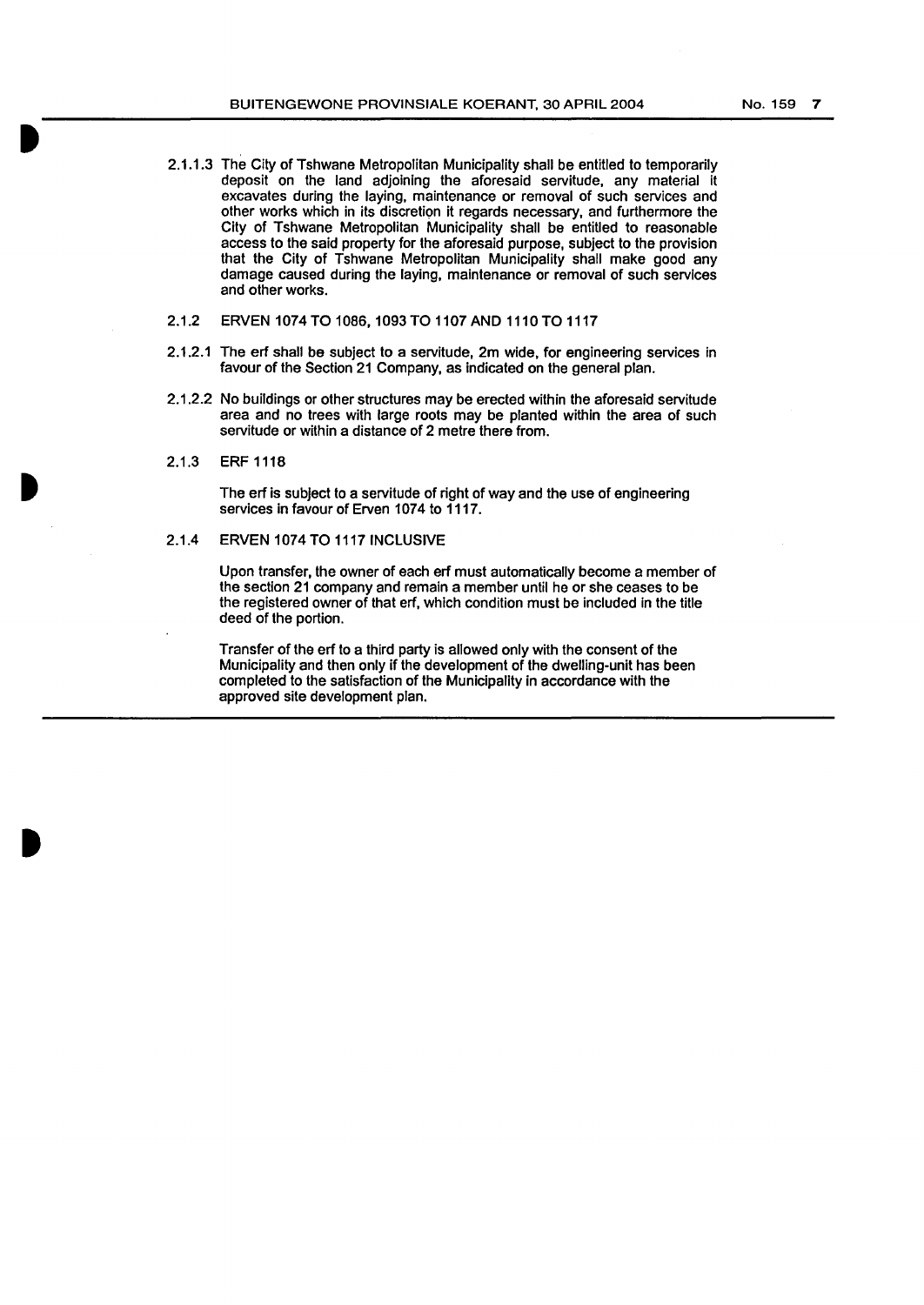## PLAASLIKE BESTUURSKENNISGEWING 753

#### STAD TSHWANE METROPOLITAANSE MUNISIPALITEIT

## VERKLARING VAN MONTANA UITBREIDING 75 TOT GOEDGEKEURDE DORP

lngevolge artikel 103 van die Ordonnansle op Dorpsbeplanning en Dorpe, 1986 (Ordonnansie No 15 van 1986), verklaar die Stad Tshwane Metropolitaanse Munisipaliteit hierby die dorp Montana Uitbreiding 75 tot 'n goedgekeurde dorp, onderworpe aan die voorwaardes uiteengesit in die bygaande Bylae.

(K13/2/Montana x75 (9447))

## BYLAE

STAAT VAN VOORWAARDES WAAROP DIE AANSOEK GEDOEN DEUR BNB KONSTRUKSIE CC, CK 1998/065749/23 INGEVOLGE DIE BEPALINGS VAN HOOFSTUK III: DEEL C VAN DIE CK 1998/065749/23 INGEVOLGE DIE BEPALINGS VAN HOOFSTUK III: ORDONNANSIE OP DORPSBEPLANNING EN DORPE, 1986 (ORDONNANSIE NO. 15 VAN 1986), OM TOESTEMMING OM 'N DORP OP GEDEELTE 260 ('N GEDEELTE VAN GEDEELTE 9) VAN DIE PLAAS HARTEBEESTFONTEIN 324JR, GAUTENG, TE STIG, TOEGESTAAN IS.

#### 1. STIGTINGSVOORW AARDES

1.1 NAAM

Die naam van die dorp is Montana Uitbreiding 75.

1.2 ONTWERP

Die dorp bestaan uit erwe, parke en strata soos aangedui op Algemene Plan LG No. 2027/2003. .

## 1.3 BESKIKKING OOR BESTAANDE TITELVOORWAARDES

Aile erwe moet onderworpe gemaak word aan bestaande voorwaardes en serwitute, as daar is, met inbegrip van die voorbehoud van die regte op minerale, maar uitgesonderd-

a) die volgende serwituut wat slegs Veronicastraat in die dorp raak:

"Kragtens Notariële Akte No K.2035/90 S gedateer 16 Mei 1990 is die hierinvermelde eiendom onderhewig aan 'n serwituut vir stormwaterdreinering , groot 543 vk. meter, soos aangetoon op Kaart L.G. Nr. A.7/90 ten gunste van die Stadsraad van Pretoria."

#### 1.4 BEGIFTIGING

Betaalbaar aan die Stad Tshwane Metropolitaanse Munisipaliteit.

Die dorpseienaar moet aan die Stad Tshwane Metropolltaanse Munisipaliteit, as begiftiging, 'n totale bedrag van R61 000,00 betaal, welke bedrag deur die Stad Tshwane Metropolitaanse Munisipaliteit aangewend moet word vir die verkryging van grand vir park- en/of openbare-oopruimtedoeleindes.

Die genoemde begiftigingsbedrag is betaalbaar kragtens die bepalings van artikel 81 van die Ordonnansie op Dorpsbeplanning en Dorpe, 1986 (Ordonnansie 15 van 1986).

#### 1.5 VERSKUIWING EN/OF VERWYDERING VAN MUNISIPALE DIENSTE

Indian dit as gevolg van die stlgting van die dorp nodig word om enige bestaande munisipale dienste te verskuif of te vervang, meet die koste daarvan deur die dorpseienaar gedra word.

## 1.6 SLOPING VAN GEBOUE EN STRUKTURE

Die dorpseienaar moet op eie koste aile bestaande geboue en strukture wat binne boulynreserwes en kantruimtes of oor gemeenskaplike grense gele is, of bouvallige strukture laat sloop tot tevredenheid van die Stad Tshwane Metropolitaanse Munisipaliteit wanneer die Stad Tshwane Metropolitaanse Munisipaliteit dit vereis.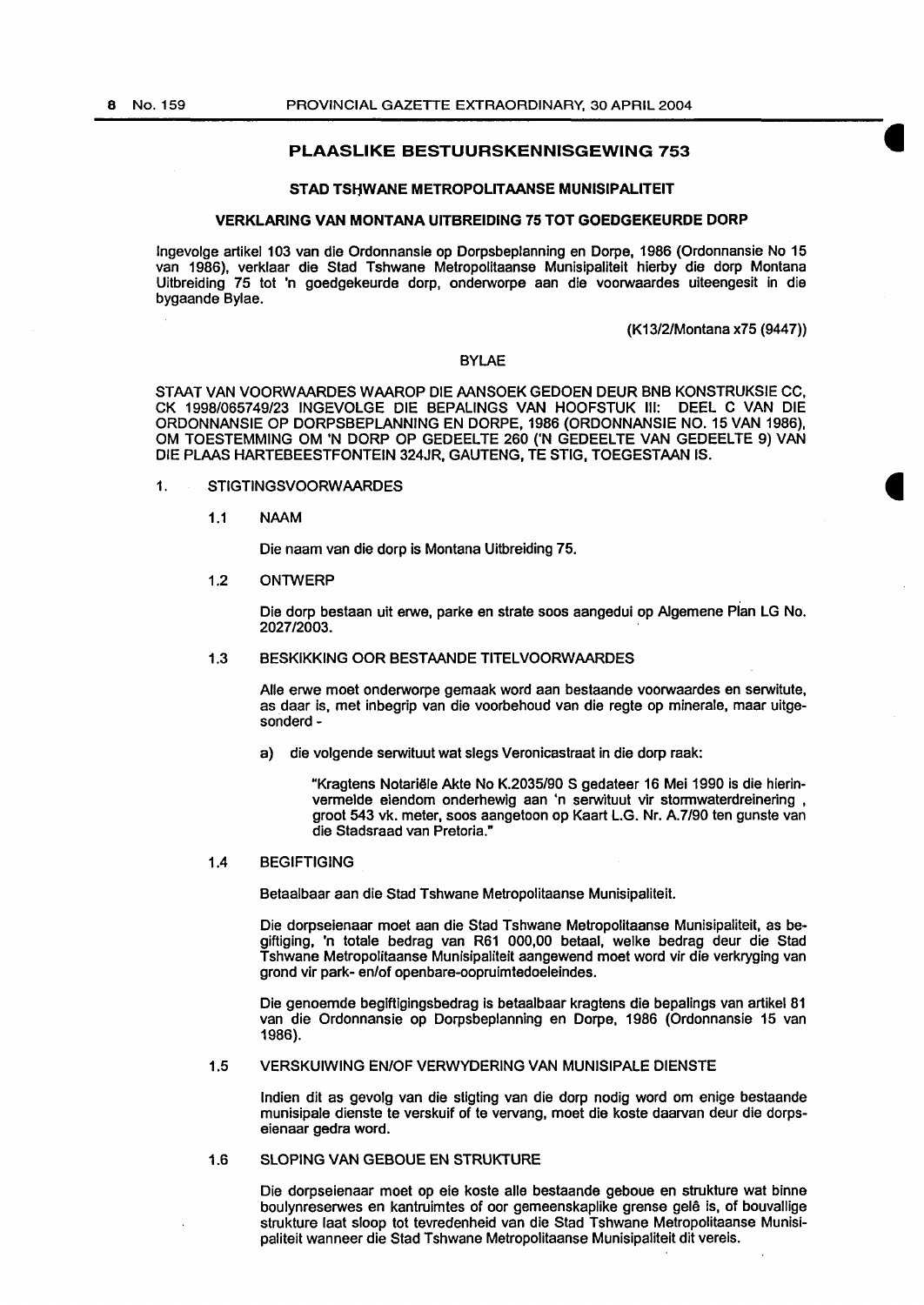## 1.7 VERWYDERING VAN ROMMEL

Die dorpseienaar moet op eie koste aile rommel binne die dorpsgebied laat verwyder tot tevredenhefd van die Stad Tshwane Metropolitaanse Munfsipaliteit wanneer die Stad Tshwane Metropolftaanse Munisipaliteit dit vereis.

## 1.8 VERSKUIWING EN/OF VERWYDERING VAN ESKOM KRAGLYNE

Indian dit as gevolg van die stigting van die dorp nodig word om enige bestaande kraglyne van Eskom te verskuif, moet die koste daarvan deur die dorpsefenaar gedra word.

## 1.9 VERSKUIWING EN/OF VERWYDERING VAN TELKOM DIENSTE

Indian dit as gevolg van die stigting van die dorp nodig word om enige bestaande dienste van TELKOM te verskuif en/of te verwyder, moet die koste daarvan deur die dorpseienaar gedra word.

#### 1.10 OMGEWINGSIMPAKEVALUERING (OlE)

Enige voorwaardes wat in die Rekord van Besluit vervat is en/of vrystelling van die OlE moet streng nagekom word.

## 1.11 BEPERKING OP DIE VERVREEMDING VAN GROND

Nieteenstaande die uitreiking van 'n sertifikaat soos beoog in artikel 82(1)(b)(ii)(cc) van die Ordonnansie op Dorpsbeplanning en Dorpe, 1986 (Ordonnansie 15 van 1986), mag geen erf in die dorp oorgedra of andersins mee gehandel word nie totdat die Munisipaliteit sertifiseer dat die ontwikkelaar aan die bepalings van voorwaarde 1.12.1 tot en met 1.12.6 hleronder voldoen het.

#### 1.12 DIE ONTWIKKELAAR SE VERPLIGTINGE

#### 1.12.1 ASSOSIASIE EN STATUTE

Die dorpseienaar moet 'n Artikel 21 Maatskappy (huiseienaarsvereniging) registreer in terme van die Maatskappyewet, 1973 (Wet 61 van 1973). 'n Kopie van die geregistreerde Akte van Assosiasie (CM4) en die Maatskappy Statute moet ingedien word by die Stad Tshwane Metropolitaanse Munisfpaliteit.

Assosiasie en Statute moet duidelik stipuleer dat die hoofdoelwit van die Huiseienaarsvereniging die instandhouding van die interne ingenieursdienste van die dorp is (bv water, riool, elektrisiteit, paaie en stormwater riolering). Die dorpseienaar moet 'n lid van die Artikel 21 Maatskappy wees, met aile regte en verpligte van 'n gewone lid tot en met die oordrag van die laaste erf.

#### 1.12.2 VOORSIENING VAN INGENIEURSTEKENINGE

Die dorpseienaar moet volledige ingenieurstekeninge met betrekking tot die interne rioleringstelsel en rioofaansluitingspunte en volledige igenieurstekeninge met betrekking tot die interne paaie en stormwaterriolering asook water en elektrisiteitsdlenste by die Stad Tshwane Metropolitaanse Munisipaliteit indien alvorens konstruksie aan enlge van die gemelde dienste begin mag word.

## 1.12.3 VOORSIENING VAN 'N SERTIFIKAAT DEUR 'N PROFESSIONELE INGE-NIEUR

'n lngenieursertifkaat voorsien deur 'n Professfonele lngenieur moet by die Stad Tshwane Metropolitaanse Munisipaliteit ingehandig word alvorens enige van erwe oorgedra mag word, met betrekking tot water, riool, elektrisiteit en interne paaie en stormwaterrlolering wat sertifiseer dat die interne ingenieursdienste voltooi is en dat die ingenieur verantwoordelikheid aanvaar vir aile dienste. Die Munisipalltelt mag op eie diskresie 'n uitsondering maak met betrekking tot interne paaie en stormwaterriolering. lndlen laasgenoemde van toepassing is, moet die dorpselenaar aan die Munisipaliteit 'n ondememlng gee dat die dienste voltooi sal wees teen 'n vasgestelde datum en moet die ontwikkelaar 'n waarborg dienooreenkomstig inhandig wat deur 'n erkende finansiële instelling ultgereik is.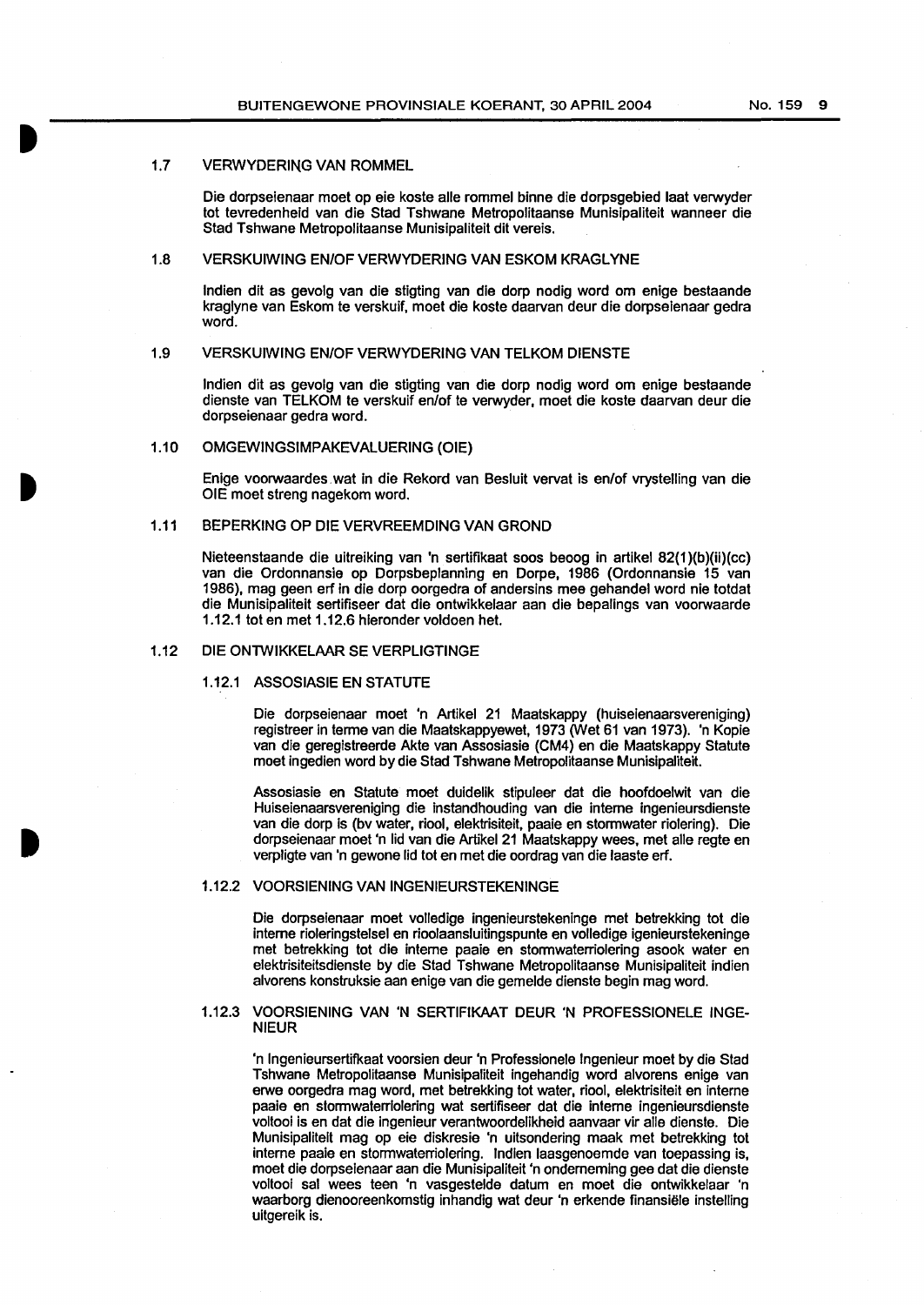Bouplapne sal nie goedgekeur word alvorens die dienste voltooi en deur die Dienste Departmente oorgeneem is nie (indien van toepassing).

#### 1.12.4 INSTANDHOUDINGSTERMYN EN WAARBORG

'n Twaalf {12) maande instandhoudingstermyn wat 'n aanvang neem met die voltooiing van die laaste interne ingenieursdienste {bv. water, riool, elektrisiteit en die paaie en stormwaterriolering) sal gehandhaaf word. Die dorpseienaar moet 'n instandhoudingswaarborg, uitgereik deur 'n erkende finansiele installing, aan die Artikel 21 Maatskappy voorsien wat vakmanskap en/of materiale waarborg met betrekking tot siviele ingenieursdienste en elektrisiteitsdienste, welke waarborg moet gelykstaande wees aan 'n bedrag wat 5% van die kontrakkoste vir siviele dienste en 10 % van die kontrakkoste vir elektrisiteitsdienste omvang, bewys van die waarborg moet by die Stad Tshwane Metropolitaanse Munisipaliteit ingehandig word.

## 1.12.5 VOLTOOIING VAN DIE SKEMA

Die ontwikkelaar bly aanspreeklik vir die ontwikkeling van die behuisingskema in sy geheel ooreenkomstig die goedgekeurde terreinontwikkelingsplan, met dien verstande dat die skema ook met die Munisipaliteit se toestemming in fases ontwikkel kan word, en met dien verstande verder dat die ontwikkeling in sy geheel onder toesig van een argiteksfirma plaasvind. lndien 'n ander argitek of argiteksfirma in enige stadium gedurende die uitvoering van die skema aangestel word, moet die Munisipaliteit sonder versuim daarvan in kennis gestel word.

### 1.12.6 GOEDKEURING VAN BOUPLANNE

Voordat enige erf oorgedra word, moet die ontwikkelaar bouplanne by die Munisipaliteit laat goedkeur ten opsigte van elke erf, met uitsondering van Erf 864, ooreenkomstig die goedgekeurde terreinontwikkelingsplan. Die volmag om die erwe oor te dra moet deur die Munisipaliteit bevestig word.

Geen bouplanne sal goedgekeur word voordat die dienste voltooi is en (indien van toepassing) deur die afdelings van die Departement Dienslewering oorgeneem is nie.

## 1.13 ERWE OM OORGEDRA TE WORD NA DIE ARTIKEL 21 MAATSKAPPY {HUIS-EIENAARSVERENIGING)

Erf 1118 moet in die naam van 'n Artikel21 Maatskappy geregistreer word en moet die koste daarvan deur die dorpseienaar gedra word.

## 2. TITELVOORWAARDES

- 2.1 Die erwe hieronder genoem, is onderworpe aan die voorwaardes soos aangedui, opgele deur die Stad Tshwane Metropolitaanse Munisipaliteit ingevolge die bepalings van die Ordonnansie op Dorpsbeplanning en Dorpe, 1986 (Ordonnansie 15 van 1986):
	- 2.1.1 ALLE ERWE
	- 2.1.1.1 Die erf is onderworpe aan 'n serwituut, 2 meter breed, vir munisipale dienste {water, riool, elektrisiteit, stormwater) {hierna "die dienste" genoem), ten gunste van die Stad Tshwane Metropolitaanse Munisipaliteit fangs enige twee grense, uitgesonderd 'n straatgrens en, in die geval van 'n pypsteelerf, 'n addisionele serwituut vir munisipale doeleindes, 2 meter breed, oar die toegangsgedeelte van die erf, indien en wanneer die plaaslike bestuur dit verlang: Met dien verstande dat die plaaslike bestuur van enige sodanige serwituut mag afsien.
	- 2.1.1.2 Geen geboue of ander strukture mag binne die voornoemde serwituutgebied opgerig word nie en geen grootwortelbome mag binne die gebied van sodanige serwituut of binne 'n afstand van 2 meter daarvan geplant word nie.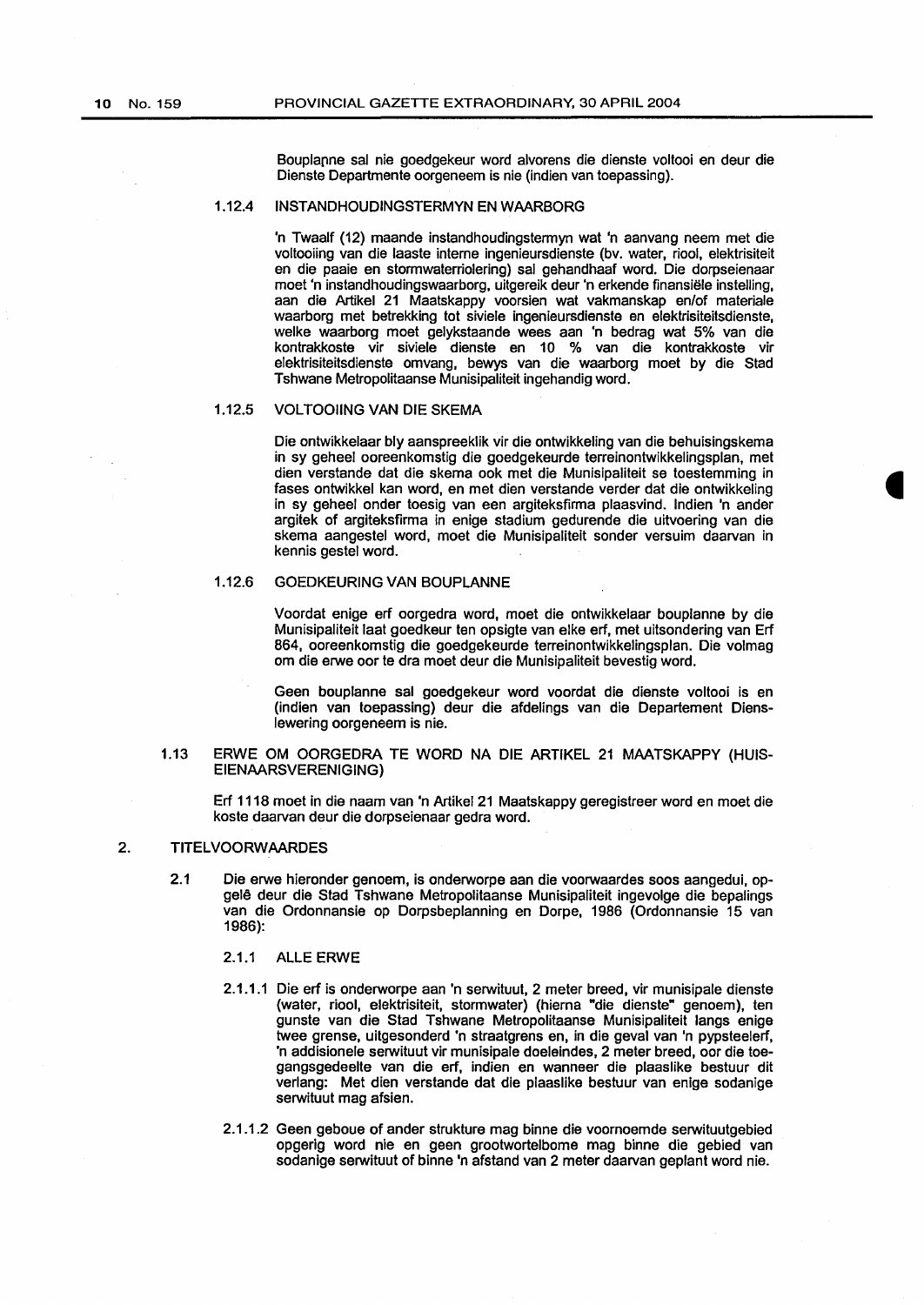No. 159 11

- 2.1.1.3 Die Stad Tshwane Metropolitaanse Munisipaliteit is daarop geregtig om enige materiaal wat deur hom uitgegrawe word tydens die aanleg, onderhoud of verwydering van sodanige dienste en ander werke wat hy na goeddunke noodsaaklik ag, tydellk te plaas op grand wat aan die voomoemde serwituut grens, en voorts is die Stad Tshwane Metropolitaanse Munislpaliteit geregtig op redelike toegang tot genoemde grand vir die voomoemde doel, onderworpe daaraan dat die Stad Tshwane Metropolitaanse Munisipaliteit enlge skade vergoed wat gedurende die aanleg, onderhoud of verwydering van sodanige dienste en ander werke veroorsaak word.
- 2.1.2 ERWE 1075 TOT 1086, 1093 TOT 1107 EN 1110 TOT 1117
- 2.1.2.1 Die erwe is onderworpe aan 'n serwituut, 2m wyd, vir ingenieurs dienste, ten gunste van die Artikel 21 Maatskappy, soos op die algemene plan aangedui.
- 2.1.2.2 Geen geboue of ander strukture mag binne die voornoemde serwituutgebied opgerig word nie en geen grootwortelbome mag binne die gebled van sodanige serwituut of binne 'n afstand van 2m daarvan geplant word nie.
- 2.1.3 ERF1118

Die erf is onderworpe aan 'n serwituut van reg-van-weg en die gebruik van ingenieursdienste ten gunste van Erwe 1074 tot 1117.

## 2.1.4 ERWE 1074 TOT 11171NGESLUIT

By oordrag moet die eienaar van elke erf outomaties 'n lid van die artikel 21 maatskappy word en 'n lid bly totdat hy of sy nie meer die geregistreerde eienaar van daardie erf is nie, en hlerdie voorwaarde moet in die titelakte van die gedeelte ingesluit word.

Oordrag van die erf aan 'n derde party word slegs met die Munisipaliteit se toestemming toegelaat en dan slegs indien die ontwikkeling van die wooneenheid tot die Munisipaliteit se tevredenheid ooreenkomstig die goedgekeurde terreinontwikkelingsplan voltooi is.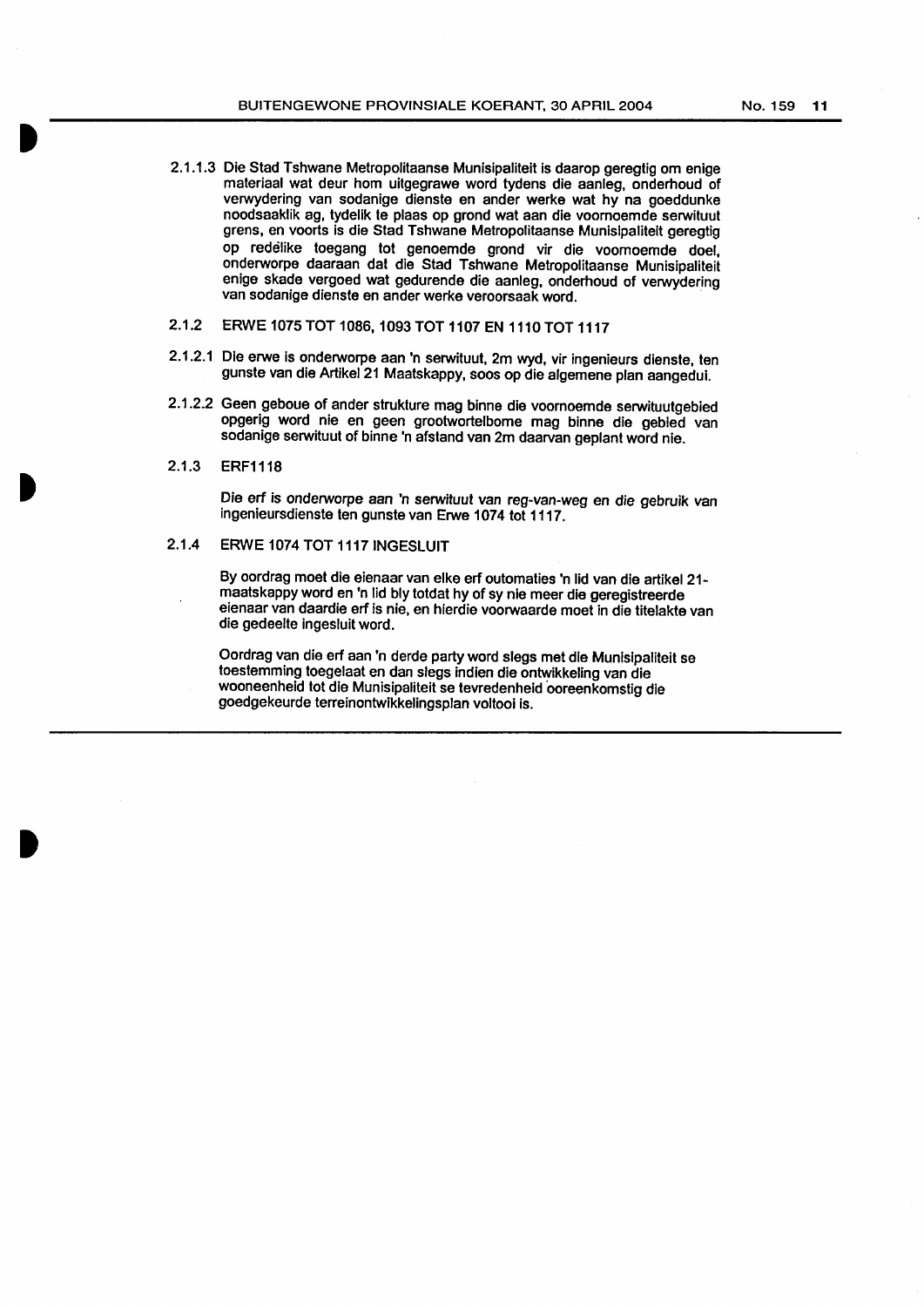

Tel: (012) 643-9500, Fax: (012) 663-3543, Toll free: 0800 11 8595, e-mail: corporate@sabinet.co.za, www: http://corporate.sabinet.co.za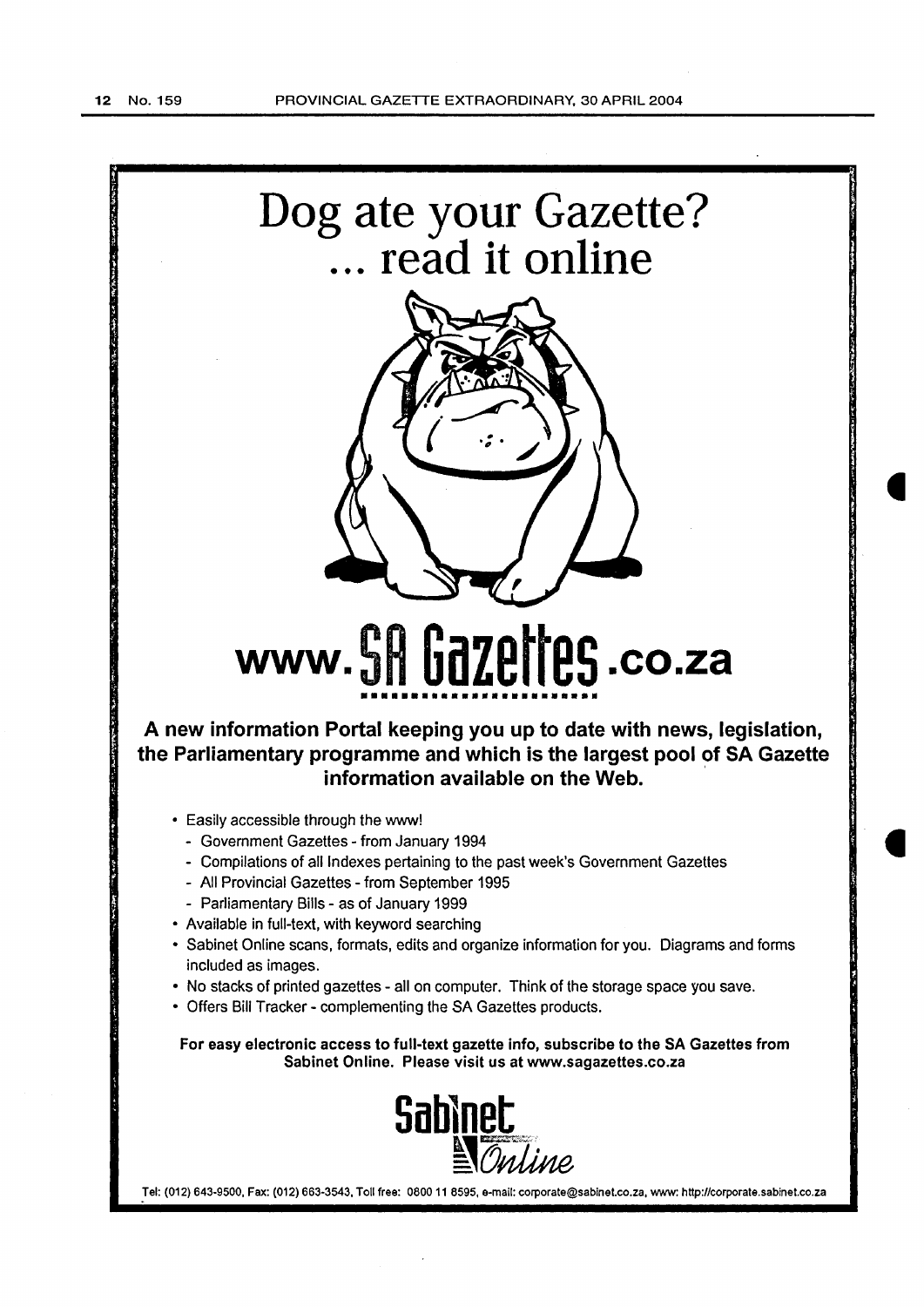# Looking for out of print issues of Government and Provincial **Gazettes**

We can provide photocopies

## **Contact**

The National Library of South Africa, Pretoria Campus PO Box 397 0001 PRETORIA

> Physical address C/o Andries and Vermeulen Streets Entrance in Andries Street

Contact details Tel: (012) 321-8931 Fax: (012) 325-5984 E-mail: infodesk@nlsa.ac.za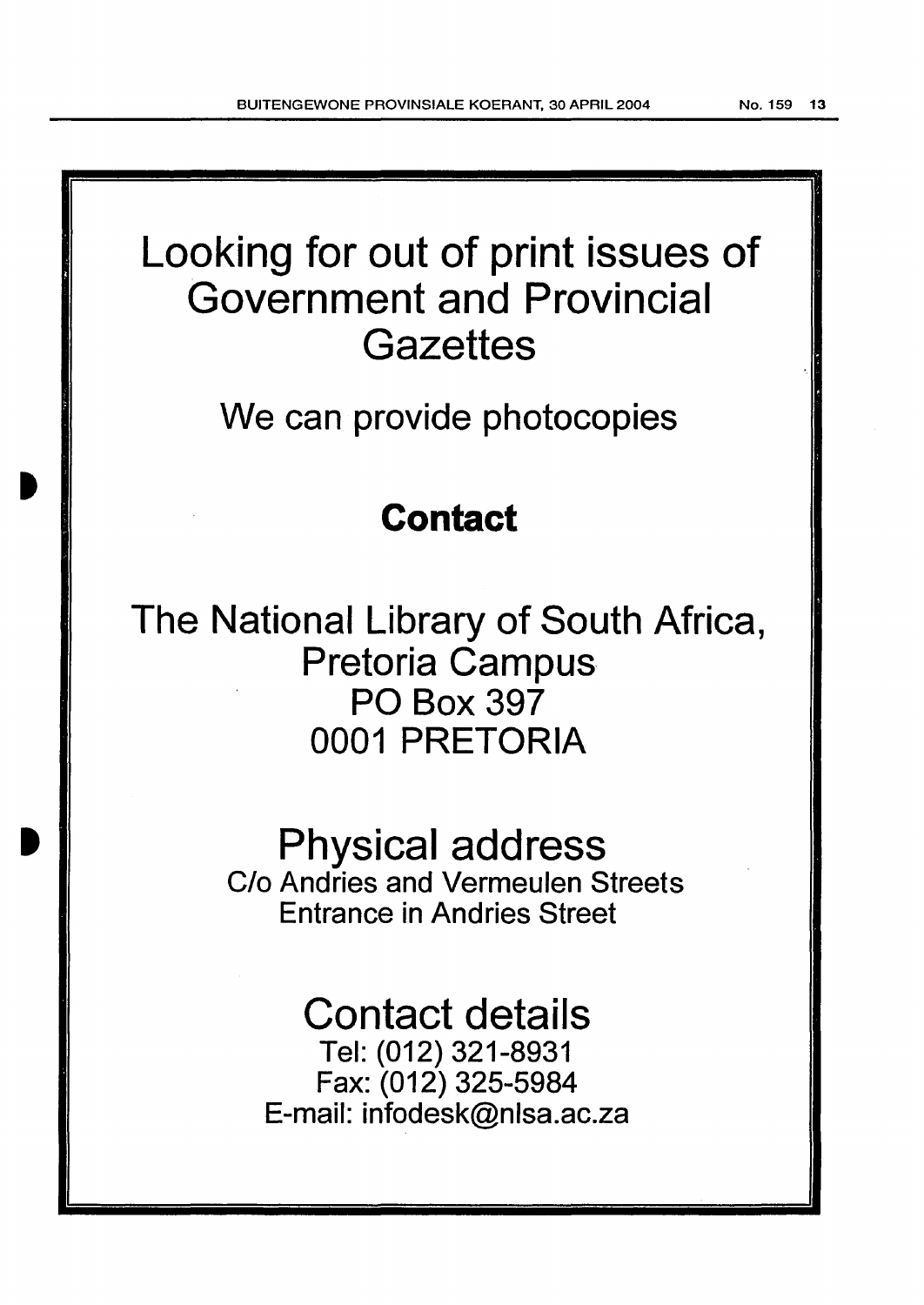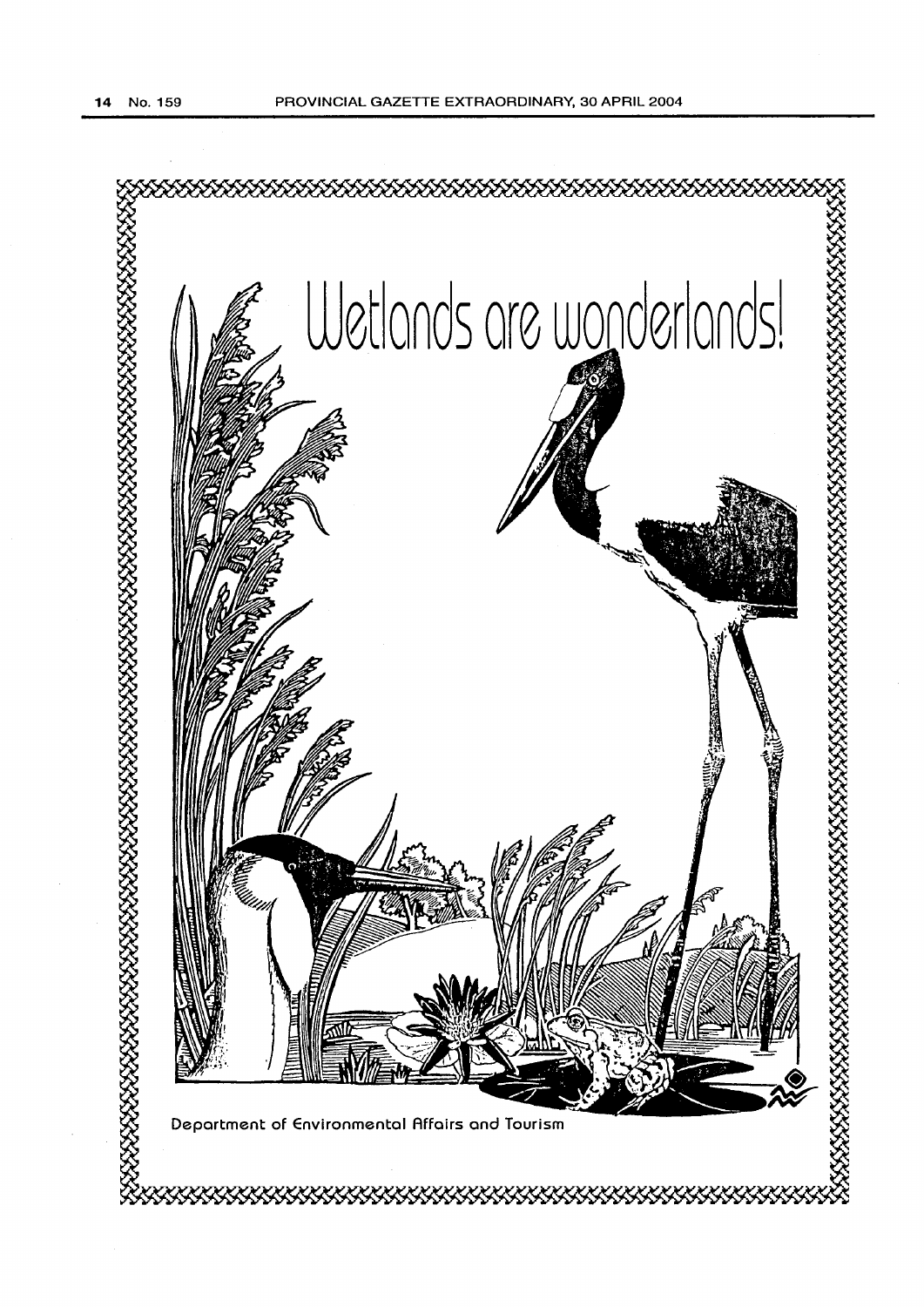